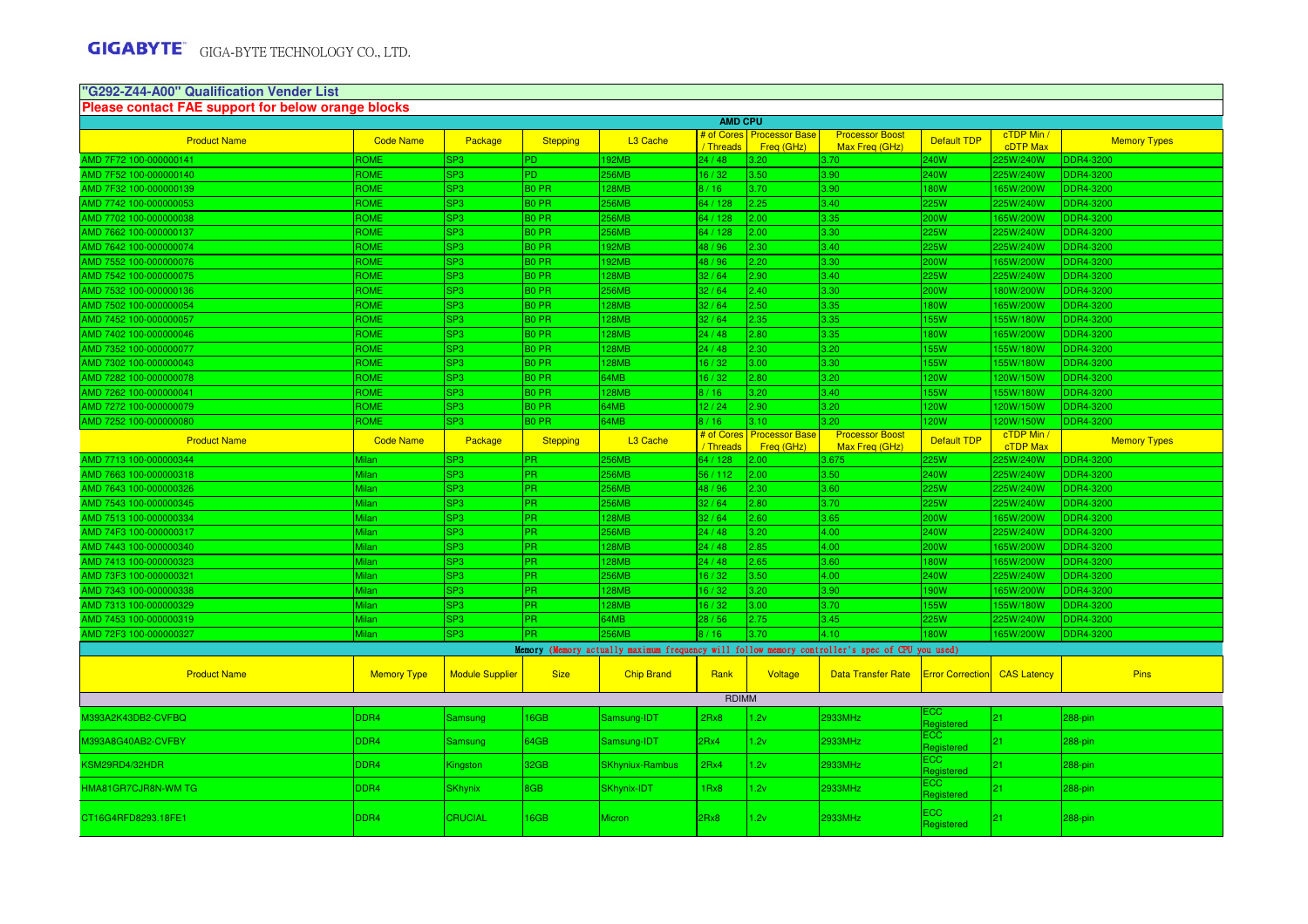| CT16G4RFD8293.2G9E1.001 | DDR4             | <b>CRUCIAL</b> | 16GB | <b>Micron</b>          | 2Rx8 | 1.2v | 2933MHz | ECC<br>Registered             | 21 | 288-pin    |
|-------------------------|------------------|----------------|------|------------------------|------|------|---------|-------------------------------|----|------------|
| MTA18ASF2G72PDZ-2G9E1UG | DDR4             | <b>Micron</b>  | 16GB | Micron-Rambus          | 2Rx8 | 1.2v | 2933MHz | ECC<br>Registered             | 21 | 288-pin    |
| MTA18ASF2G72PDZ-2G9E1VG | DDR4             | Micron         | 16GB | Micron-IDT             | 2Rx8 | 1.2v | 2933MHz | ECC.<br>Registered            | 21 | 288-pin    |
| CT8G4RFS8293.9FE1       | DDR4             | <b>CRUCIAL</b> | 8GB  | <b>Micron</b>          | 1Rx8 | 1.2v | 2933MHz | ECC.<br>Registered            | 21 | 288-pin    |
| CT8G4RFS8293-2G9E1.001  | DDR4             | <b>CRUCIAL</b> | 8GB  | <b>Micron</b>          | 1Rx8 | 1.2v | 2933MHz | ECC.<br>Registered            | 21 | 288-pin    |
| MTA9ASF1G72PZ.2G9E1VG   | DDR4             | <b>Micron</b>  | 8GB  | Micron-IDT             | 1Rx8 | 1.2v | 2933MHz | ECC<br>Registered             | 21 | $288$ -pin |
| MTA9ASF1G72PZ.2G9E1UG   | DDR4             | Micron         | 8GB  | Micron-Rambus          | 1Rx8 | 1.2v | 2933MHz | ECC<br>Registered             | 21 | 288-pin    |
| MTA9ASF1G72PZ.2G9E1TI   | DDR4             | <b>Micron</b>  | 8GB  | Micron-Montage         | 1Rx8 | 1.2v | 2933MHz | ECC.<br>Registered            | 21 | 288-pin    |
| M393A2K40CB2-CVFBQ      | DDR4             | Samsung        | 16GB | Samsung-IDT            | 1Rx4 | 1.2v | 2933MHz | ECC.<br>Registered            | 21 | 288-pin    |
| M393A2K43CB2-CVFBQ      | DDR4             | <b>Samsung</b> | 16GB | Samsung-IDT            | 2Rx8 | 1.2v | 2933MHz | ECC<br>Registered             | 21 | 288-pin    |
| M393A4K40CB2-CVFBQ      | DDR4             | <b>Samsung</b> | 32GB | Samsung-IDT            | 2Rx4 | 1.2v | 2933MHz | ECC<br>Registered             | 21 | 288-pin    |
| M393A8G40MB2-CVFBY      | DDR4             | Samsung        | 64GB | Samsung-IDT            | 2Rx4 | 1.2v | 2933MHz | ECC<br>Registered             | 21 | 288-pin    |
| CT32G4RFD4293.2G9E2.001 | DDR4             | CRUCIAL        | 32GB | <b>Micron</b>          | 2Rx4 | 1.2v | 2933MHz | $\equiv$ CC<br>Registered     | 21 | 288-pin    |
| CT32G4RFD4293.36FE2     | DDR4             | <b>CRUCIAL</b> | 32GB | <b>Micron</b>          | 2Rx4 | 1.2v | 2933MHz | ECC<br>Registered             | 21 | 288-pin    |
| MTA36ASF4G72PZ-2G9E2TG  | DDR4             | <b>Micron</b>  | 32GB | Micron-Montage         | 2Rx4 | 1.2v | 2933MHz | ECC<br>Registered             | 21 | 288-pin    |
| MTA36ASF4G72PZ-2G9E2VG  | DDR4             | <b>Micron</b>  | 32GB | Micron-IDT             | 2Rx4 | 1.2v | 2933MHz | ECC<br>Registered             | 21 | 288-pin    |
| MTA36ASF4G72PZ-2G9E2UG  | DDR4             | <b>Micron</b>  | 32GB | Micron-Rambus          | 2Rx4 | 1.2v | 2933MHz | ECC.<br>Registered            | 21 | 288-pin    |
| MTA36ASF4G72PZ-2G9E2TI  | DDR4             | Micron         | 32GB | Micron-Montage         | 2Rx4 | 1.2v | 2933MHz | ECC<br>Registered             | 21 | 288-pin    |
| HMAA8GR7MJR4N-WM T4     | DDR4             | <b>SKhynix</b> | 64GB | <b>SKhynix-Montage</b> | 2Rx4 | 1.2v | 2933MHz | <b>CC</b><br><b>leaistere</b> | 21 | 288-pin    |
| KSM29RD4/32MEI          | DDR4             | Kingston       | 32GB | Micron-<br><b>IDT</b>  | 2Rx4 | 1.2v | 2933MHz | ECC.<br>Registered            | 21 | 288-pin    |
| KSM29RD8/16MEI          | DDR4             | Kingston       | 16GB | Micron-IDT             | 2Rx8 | 1.2v | 2933MHz | ECC :<br>Registered           | 21 | 288-pin    |
| CT64G4RFD4293-2G9B2.001 | DDR4             | Crucial        | 64GB | Micron-IDT             | 2Rx4 | 1.2v | 2933MHz | EC <sub>2</sub><br>Registered | 21 | 288-pin    |
| MTA36ASF8G72PZ-2G9B2VI  | DDR <sub>4</sub> | Crucial        | 64GB | Micron-IDT             | 2Rx4 | 1.2v | 2933MHz | ECC<br>Registered             | 21 | 288-pin    |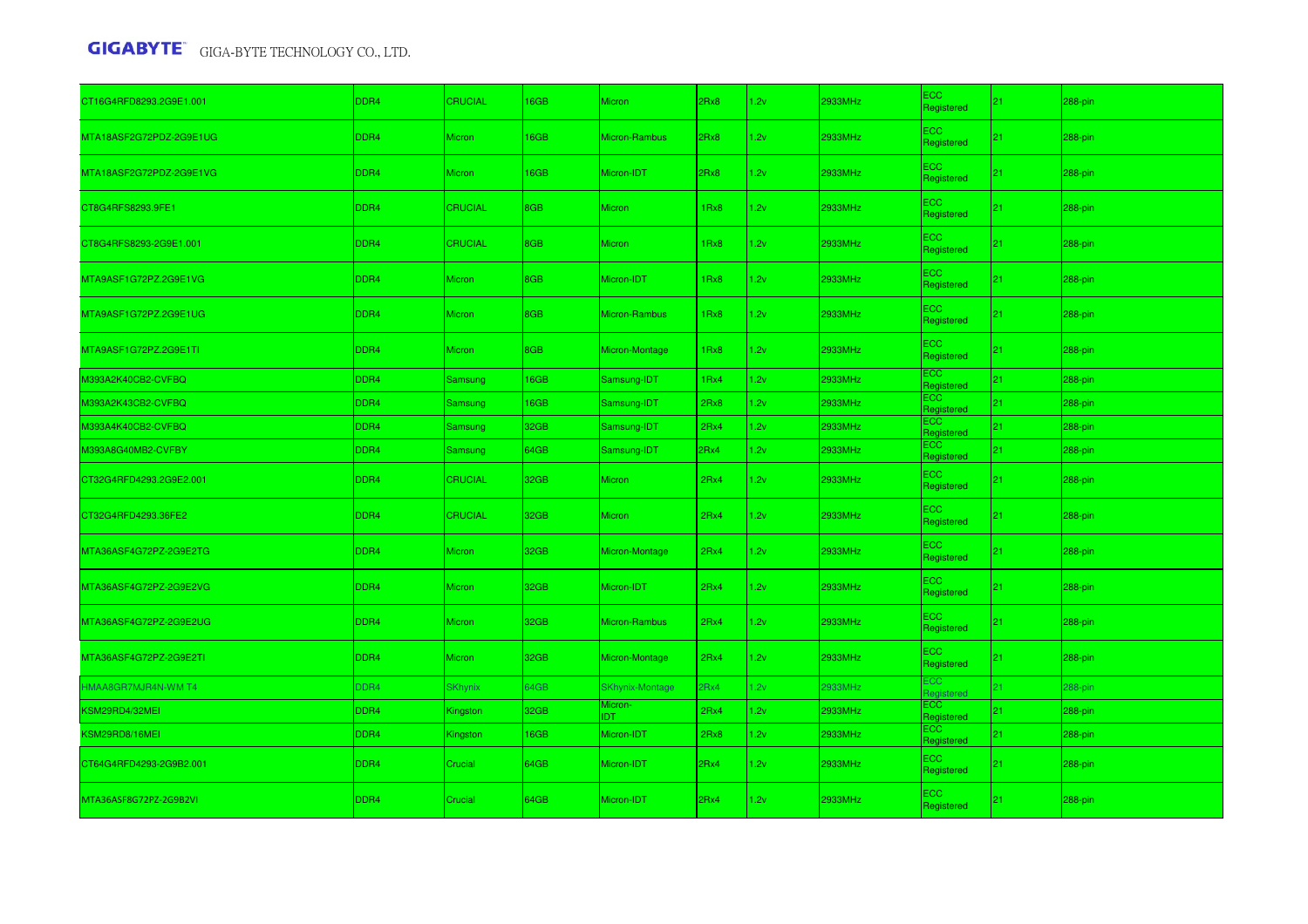| MTA18ASF2G72PDZ-2G9J3VI | DDR4        | <b>Micron</b>  | 16GB | Micron-IDT            | 2Rx8             | 1.2v | 2933MHz | ECC<br>Registered       | 21              | 288-pin |
|-------------------------|-------------|----------------|------|-----------------------|------------------|------|---------|-------------------------|-----------------|---------|
| MTA18ASF2G72PDZ-2G9J3TI | DDR4        | <b>Micron</b>  | 16GB | Micron-Montage        | 2Rx8             | 1.2v | 2933MHz | ECC<br>Registered       | 21              | 288-pin |
| M393A2K40DB2-CVFBQ      | DDR4        | Samsung        | 16GB | Samsung-IDT           | 1 <sub>Rx4</sub> | 1.2v | 2933MHz | ECC<br>Registered       | 21              | 288-pin |
| M393A4K40DB2-CVFBQ      | <b>DDR4</b> | Samsung        | 32GB | Samsung-IDT           | 2Rx4             | 1.2v | 2933MHz | ECC<br>Registered       | 21              | 288-pin |
| MTA9ASF2G72PZ-2G9E1UI   | <b>DDR4</b> | <b>Micron</b>  | 16GB | Micron-Rambus         | 1Rx8             | 1.2v | 2933MHz | :CC<br>Registered       | 21              | 288-pin |
| MTA18ASF4G72PDZ-2G9E1TI | <b>DDR4</b> | Micron         | 32GB | Micron-Montage        | 2Rx8             | 1.2v | 2933MHz | :CC<br>Registered       | 21              | 288-pin |
| MTA36ASF8G72PZ-2G9E1TI  | <b>DDR4</b> | Micron         | 64GB | Micron-Montage        | 2Rx4             | 1.2v | 2933MHz | ECC<br>Registered       | 21              | 288-pin |
| MTA36ASF8G72PZ-2G9E1VI  | DDR4        | Micron         | 64GB | Micron-IDT            | 2Rx4             | 1.2v | 2933MHz | ECC<br>Registered       | 21              | 288-pin |
| MTA36ASF4G72PZ-2G9J3TI  | DDR4        | <b>Micron</b>  | 32GB | Micron-Montage        | 2Rx4             | 1.2v | 2933MHz | ECC<br>Registered       | 21              | 288-pin |
| KSM29RD8/16HDR          | DDR4        | Kingston       | 16GB | <b>SKhynix-Rambus</b> | 2Rx8             | 1.2v | 2933MHz | ECC<br>Registerec       | 21              | 288-pin |
| MTA18ASF2G72PDZ-3G2R1TI | <b>DDR4</b> | Micron         | 16GB | Micron-Rambus         | 2Rx8             | 1.2v | 3200MHz | ECC<br>Registered       | 22              | 288-pin |
| MTA18ASF2G72PDZ-3G2R1UI | <b>DDR4</b> | Micron         | 16GB | Micron-Rambus         | 2Rx8             | 1.2v | 3200MHz | ECC<br>Registered       | 22              | 288-pin |
| MTA18ASF2G72PDZ-3G2R1VI | DDR4        | Micron         | 16GB | Micron-Rambus         | 2Rx8             | 1.2v | 3200MHz | :CC<br>Registered       | 22              | 288-pin |
| MTA18ASF4G72PDZ-3G2F1VI | <b>DDR4</b> | Micron         | 32GB | Micron-IDT            | 2Rx8             | 1.2v | 3200MHz | ECC<br><b>Registere</b> | 22              | 288-pin |
| MTA18ASF4G72PDZ-3G2F1UI | <b>DDR4</b> | Micron         | 32GB | Micron-Rambus         | 2Rx8             | 1.2v | 3200MHz | ECC.                    | 22              | 288-pin |
| MTA36ASF8G72PZ-3G2F1VI  | DDR4        | Micron         | 64GB | Micron-IDT            | 2Rx4             | 1.2v | 3200MHz |                         | 22              | 288-pin |
| MTA36ASF8G72PZ-3G2F1TI  | DDR4        | <b>Micron</b>  | 64GB | Micron-Montage        | 2Rx4             | 1.2v | 3200MHz | ECC<br>lanietare        | 22              | 288-pin |
| KSM32RD8/16HDR          | <b>DDR4</b> | Kingston       | 16GB | <b>SKhynix-Rambus</b> | 2Rx8             | 1.2v | 3200MHz | ECC<br>Registered       | 22              | 288-pin |
| HMA81GR7CJR8N-XN TG     | <b>DDR4</b> | <b>SKhynix</b> | 8GB  | Skhynix-IDT           | 1Rx8             | 1.2v | 3200MHz | ECC.<br>Registered      | 22              | 288-pin |
| HMA82GR7CJR8N-XN T4     | <b>DDR4</b> | <b>SKhynix</b> | 16GB | <b>SKhynix</b>        | 2Rx8             | 1.2v | 3200MHz | ECC.<br>Registered      | 22              | 288-pin |
| HMA82GR7CJR8N-XN T8     | DDR4        | <b>SKhynix</b> | 16GB | <b>SKhynix</b>        | 2Rx8             | 1.2v | 3200MHz | CC.<br>Registered       | 22 <sub>2</sub> | 288-pin |
| HMA82GR7CJR8N-XN TG     | DDR4        | <b>SKhynix</b> | 16GB | <b>SKhynix</b>        | 2Rx8             | 1.2v | 3200MHz | <b>CC</b><br>Registered | 22              | 288-pin |
| HMA84GR7CJR4N-XN T8     | DDR4        | <b>SKhynix</b> | 32GB | SKhynix               | 2Rx4             | 1.2v | 3200MHz | ECC<br>Registered       | 22              | 288-pin |
| HMA84GR7CJR4N-XN T4     | <b>DDR4</b> | <b>SKhynix</b> | 32GB | <b>SKhynix</b>        | 2Rx4             | 1.2v | 3200MHz | ECC<br>Registered       | 22              | 288-pin |
| HMA84GR7CJR4N-XN TG     | DDR4        | <b>SKhynix</b> | 32GB | <b>SKhynix</b>        | 2Rx4             | 1.2v | 3200MHz | ECC<br>Registered       | 22              | 288-pin |
| HMAA8GR7AJR4N-XN TG     | <b>DDR4</b> | <b>SKhynix</b> | 64GB | SKhynix-IDT           | 2Rx4             | 1.2v | 3200MHz | ECC<br>Registered       | 22 <sub>2</sub> | 288-pin |
| HMAA8GR7AJR4N-XN T8     | DDR4        | <b>SKhynix</b> | 64GB | <b>SKhynix-Rambus</b> | 2Rx4             | 1.2v | 3200MHz | ECC<br>Registered       | 22              | 288-pin |
| CT8G4RFS832A.9FE1       | DDR4        | Crucial        | 8GB  | Micron                | 1Rx8             | 1.2v | 3200MHz | ECC.<br>Registered      | 22              | 288-pin |
| CT8G4RFS832A-3G2E1.001  | <b>DDR4</b> | Crucial        | 8GB  | Micron                | Rx8              | 1.2v | 3200MHz | ECC<br>Registered       | 22              | 288-pin |
| MTA9ASF1G72PZ.3G2E1VG   | <b>DDR4</b> | Micron         | 8GB  | Micron                | 1Rx8             | 1.2v | 3200MHz | ECC<br>Registered       | 22              | 288-pin |
| CT16G4RFS432A.18FE1     | <b>DDR4</b> | Crucial        | 16GB | Micron-IDT            | 1Rx4             | 1.2v | 3200MHz | CC<br>Registered        | 22 <sub>1</sub> | 288-pin |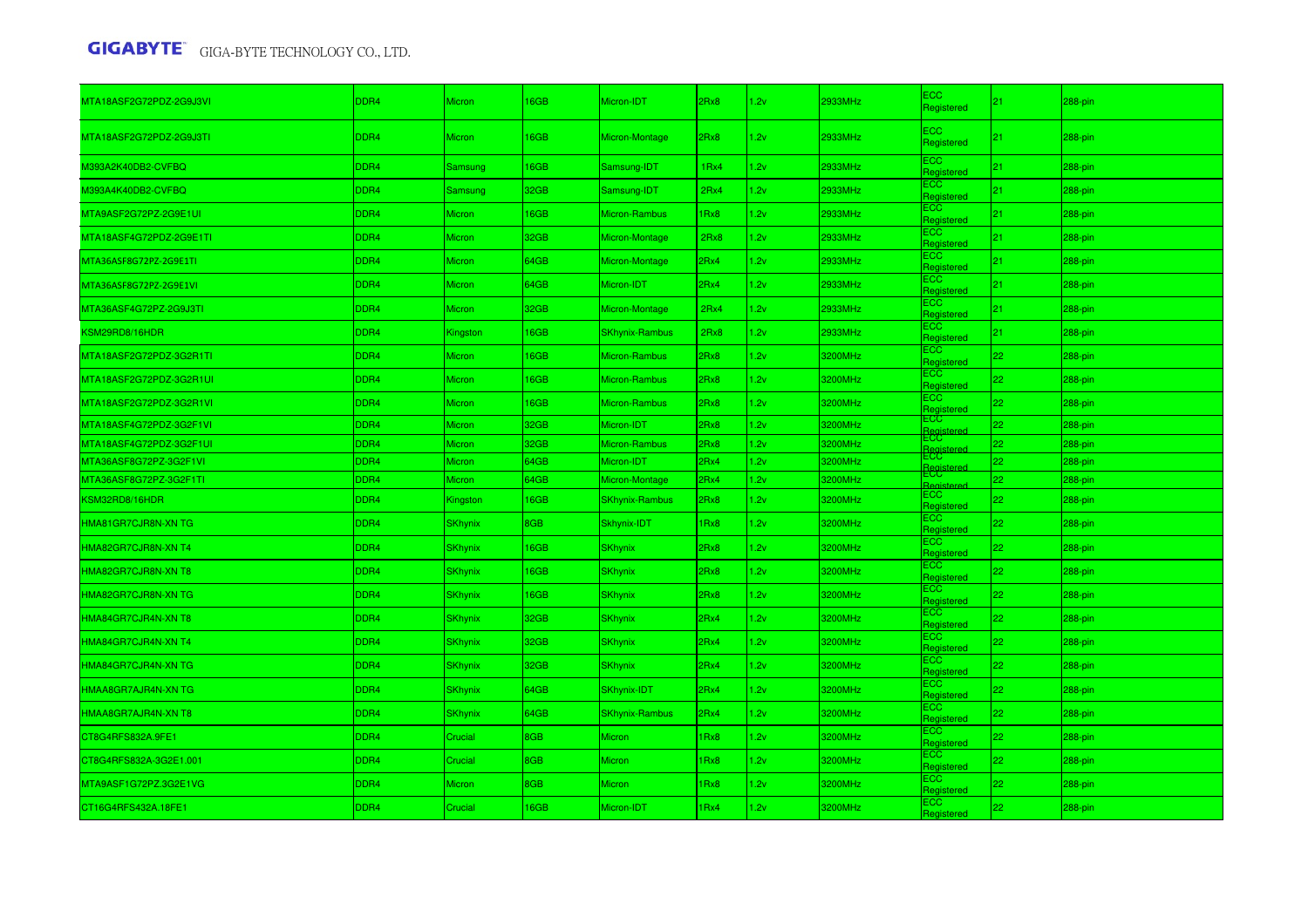| CT16G4RFS432A-3G2E1.001                              | DDR <sub>4</sub> | Crucial         | 16GB | Micron-IDT                      | 1 <sub>Rx4</sub> | 1.2v | 3200MHz | ECC<br>Registered        | 22 | 288-pin |
|------------------------------------------------------|------------------|-----------------|------|---------------------------------|------------------|------|---------|--------------------------|----|---------|
| MTA18ASF2G72PZ.3G2E1VG                               | DDR4             | Micron          | 16GB | Micron-IDT                      | 1Rx4             | 1.2v | 3200MHz | ECC.<br>Registered       | 22 | 288-pin |
| CT16G4RFD832A.3G2E1.001                              | DDR4             | Crucial         | 16GB | <b>Micron-Rambus</b>            | 2Rx8             | 1.2v | 3200MHz | ECC.<br>Registered       | 22 | 288-pin |
| MTA18ASF2G72PDZ-3G2E1UK                              | DDR4             | Micron          | 16GB | <b>Micron-Rambus</b>            | 2Rx8             | 1.2v | 3200MHz | ECC.<br>Registered       | 22 | 288-pin |
| CT32G4RFD432A.36FE2                                  | DDR4             | Crucial         | 32GB | Micron-Montage                  | 2Rx4             | 1.2v | 3200MHz | ECC<br>Registered        | 22 | 288-pin |
| CT32G4RFD432A-3G2E2.001                              | DDR4             | Crucial         | 32GB | Micron-Montage                  | 2Rx4             | 1.2v | 3200MHz | ECC.<br>Registered       | 22 | 288-pin |
| MTA36ASF4G72PZ.3G2E2TG                               | DDR <sub>4</sub> | Micron          | 32GB | Micron-Montage                  | 2Rx4             | 1.2v | 3200MHz | ECC.<br>Registered       | 22 | 288-pin |
| CT32G4RFD432A-3G2E7.001                              | DDR4             | <b>Crucial</b>  | 32GB | Micron-Montage or<br>Micron-IDT | 2Rx4             | 1.2v | 3200MHz | ECC.<br>Registered       | 22 | 288-pin |
| CT32G4RFD432A.36FE7                                  | DDR <sub>4</sub> | Crucial         | 32GB | Micron-Montage or<br>Micron-IDT | 2Rx4             | 1.2v | 3200MHz | <b>ECC</b><br>Registered | 22 | 288-pin |
| MTA36ASF4G72PZ.3G2E7VI                               | DDR4             | Micron          | 32GB | Micron-IDT                      | 2Rx4             | 1.2v | 3200MHz | ECC.<br>Registered       | 22 | 288-pin |
| MTA36ASF4G72PZ.3G2E7TI                               | DDR4             | Micron          | 32GB | Micron-Montage                  | 2Rx4             | 1.2v | 3200MHz | ECC.<br>Registered       | 22 | 288-pin |
| CT64G4RFD432A-3G2B2.001                              | DDR4             | Crucial         | 64GB | Micron                          | 2Rx4             | 1.2v | 3200MHz | ECC.<br>Registered       | 22 | 288-pin |
| MTA36ASF8G72PZ.3G2B2TI                               | DDR4             | Micron          | 64GB | Micron                          | 2Rx4             | 1.2v | 3200MHz | ECC.<br>Registerec       | 22 | 288-pin |
| M393A2K40DB2-CWEBQ<br>(3200MHz only support on 1DPC) | DDR4             | Samsung         | 16GB | Samsung-IDT                     | 1Rx4             | 1.2v | 3200MHz | ECC.<br>Registered       | 22 | 288-pin |
| M393A2K43DB2-CWEBQ<br>(3200MHz only support on 1DPC) | DDR4             | <b>Samsung</b>  | 16GB | Samsung-IDT                     | 2Rx8             | 1.2v | 3200MHz | ECC<br>Registered        | 22 | 288-pin |
| M393A2K43DB3-CWEBQ                                   | DDR4             | Samsung         | 16GB | Samsung-IDT                     | 2Rx8             | 1.2v | 3200MHz | ECC.<br>Registered       | 22 | 288-pin |
| M393A2K40DB3-CWEGQ                                   | DDR4             | Samsung         | 16GB | Samsung-Rambus                  | 1 <sub>Rx4</sub> | 1.2v | 3200MHz | ECC.<br>Registered       | 22 | 288-pin |
| M393A2K40DB3-CWEBQ                                   | DDR4             | Samsung         | 16GB | Samsung-IDT                     | 1 <sub>Rx4</sub> | 1.2v | 3200MHz | ECC.<br>Registered       | 22 | 288-pin |
| M393A2K40DB3-CWECQ                                   | DDR4             | Samsung         | 16GB | Samsung-                        | 1Rx4             | 1.2v | 3200MHz | ECC.<br>Registered       | 22 | 288-pin |
| M393A4G40AB3-CWEBQ                                   | DDR4             | Samsung         | 32GB | Samsung-IDT                     | 1 <sub>Rx4</sub> | 1.2v | 3200MHz | <b>ECC</b><br>Registered | 22 | 288-pin |
| M393A4G43AB3-CWECO                                   | DDR4             | Samsung         | 32GB | Samsung-Montage                 | 2Rx8             | 1.2v | 3200MHz | ECC.<br>Registered       | 22 | 288-pin |
| M393A4K40DB2-CWEBQ<br>(3200MHz only support on 1DPC) | DDR4             | Samsung         | 32GB | Samsung-IDT                     | 2Rx4             | 1.2v | 3200MHz | ECC.<br>Registered       | 22 | 288-pin |
| M393A4K40DB3-CWECQ                                   | DDR4             | Samsung         | 32GB | Samsung-Montage                 | 2Rx4             | 1.2v | 3200MHz | ECC.<br>Registered       | 22 | 288-pin |
| M393A4K40DB3-CWEBQ                                   | DDR4             | Samsung         | 32GB | Samsung-IDT                     | 2Rx4             | 1.2v | 3200MHz | ECC<br>Registered        | 22 | 288-pin |
| M393A8G40AB2-CWEBY                                   | DDR4             | Samsung         | 64GB | Samsung-IDT                     | 2Rx4             | 1.2v | 3200MHz | <b>ECC</b><br>Registered | 22 | 288-pin |
| M393A4K40DB3-CWEGQ                                   | DDR4             | Samsung         | 32GB | Samsung-Rambus                  | 2Rx4             | 1.2v | 3200MHz | ECC<br>Registered        | 22 | 288-pin |
| M393A8G40AB2-CWEBQ                                   | DDR4             | Samsung         | 64GB | Samsung-IDT                     | 2Rx4             | 1.2v | 3200MHz | ECC.<br>Registered       | 22 | 288-pin |
| M393A4K40DB3-CWEBY                                   | DDR4             | Samsung         | 32GB | Samsung-IDT                     | 2Rx4             | 1.2v | 3200MHz | ECC.<br>Registered       | 22 | 288-pin |
| TR416G32S422-XNC                                     | DDR4             | V-color         | 16GB | <b>SKhynix-Rambus</b>           | 1Rx4             | 1.2v | 3200MHz | ECC<br>Registered        | 22 | 288-pin |
| KSM32RD8/16MEI                                       | DDR4             | <b>Kingston</b> | 16GB | Micron-IDT                      | 2Rx8             | 1.2v | 3200MHz | ECC<br>Registered        | 22 | 288-pin |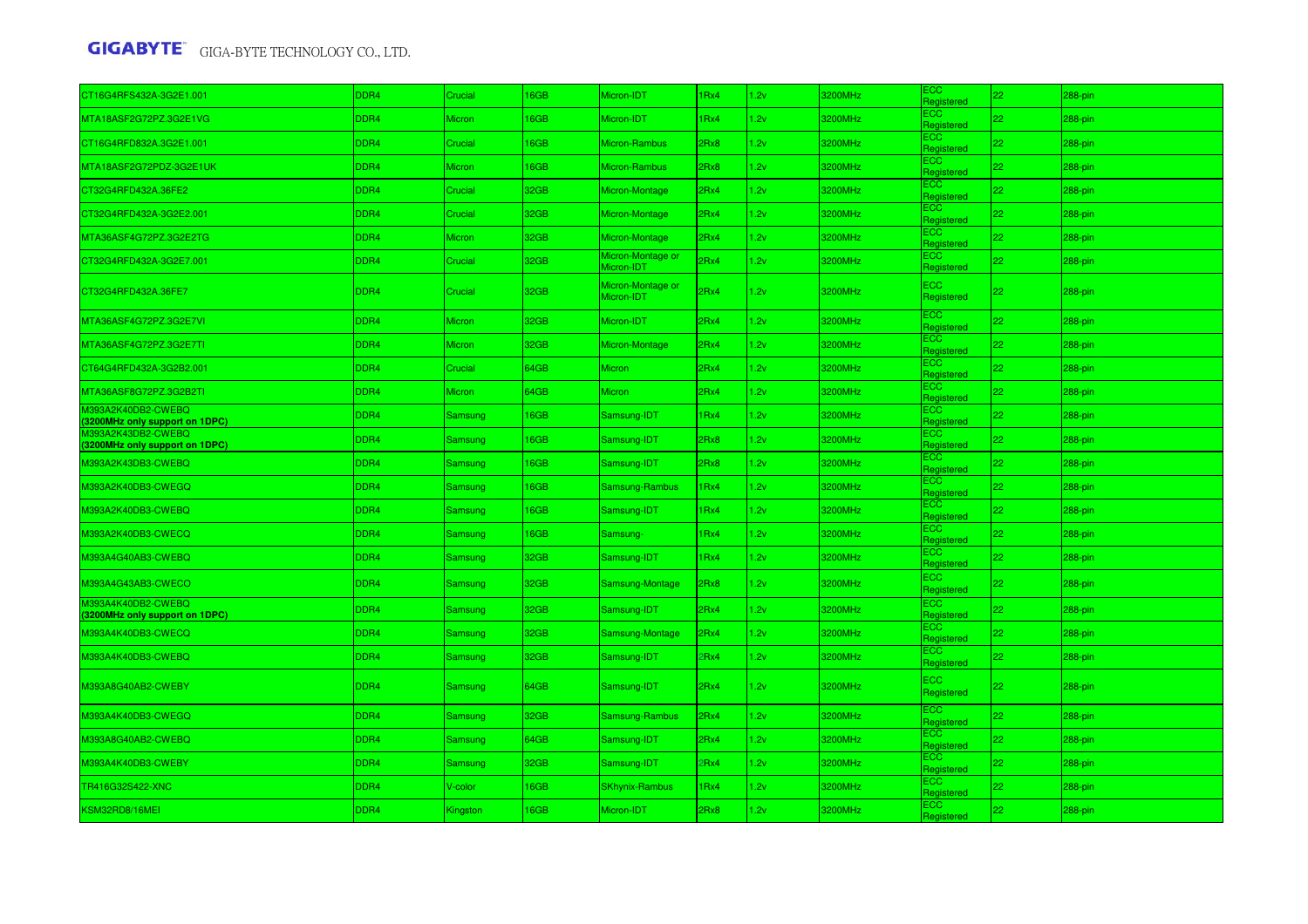| KSM32RD4/32MEI          | DDR4 | <b>Kingston</b> | 32GB         | Micron-IDT             | 2Rx4   | 1.2v | 3200MHz | <b>ECC</b><br>Registered | 22 | 288-pin |
|-------------------------|------|-----------------|--------------|------------------------|--------|------|---------|--------------------------|----|---------|
| AD4R3200316G22-BSSC     | DDR4 | <b>ADATA</b>    | <b>6GB</b>   | Samsung-IDT            | 2Rx8   | 1.2v | 3200MHz | ECC.<br>Registered       | 22 | 288-pin |
| MTA18ASF4G72PDZ-3G2B2TI | DDR4 | Micron          | 32GB         | Micron-Montage         | 2Rx8   | 1.2v | 3200MHz | ECC.<br>Registered       | 22 | 288-pin |
| HMA82GR7DJR8N-XN T8     | DDR4 | SKhynix         | <b>GGB</b>   | <b>SKhynix-Rambus</b>  | 2Rx8   | 1.2v | 3200MHz | ECC<br>Registered        | 22 | 288-pin |
| HMA84GR7DJR4N-XN T4     | DDR4 | <b>SKhynix</b>  | 32GB         | <b>SKhynix-Montage</b> | 2Rx4   | 1.2v | 3200MHz | ECC.<br>Registered       | 22 | 288-pin |
| HMA84GR7DJR4N-XN TG     | DDR4 | SKhynix         | 32GB         | SKhynix-IDT            | 2Rx4   | 1.2v | 3200MHz | ECC.<br>Registered       | 22 | 288-pin |
| MTA36ASF4G72PZ-3G2J3UI  | DDR4 | Micron          | 32GB         | Micron-Rambus          | 2Rx4   | 1.2v | 3200MHz | ECC.<br>Registered       | 22 | 288-pin |
| MTA9ASF2G72PZ-3G2E1TI   | DDR4 | Micron          | 16GB         | Micron-Montage         | 1Rx8   | 1.2v | 3200MHz | ECC.<br>Registered       | 22 | 288-pin |
| MTA18ASF4G72PDZ-3G2E1UI | DDR4 | Micron          | 32GB         | <b>Micron-Rambus</b>   | 2Rx8   | 1.2v | 3200MHz | ECC.<br>Registered       | 22 | 288-pin |
| MTA18ASF4G72PDZ-3G2E1TI | DDR4 | Micron          | 32GB         | Micron-Montage         | 2Rx8   | 1.2v | 3200MHz | ECC                      | 22 | 288-pin |
| MTA18ASF4G72PDZ-3G2E1V1 | DDR4 | Micron          | 32GB         | Micron                 | 2Rx8   | 1.2v | 3200MHz | ECC.<br>Registere        | 22 | 288-pin |
| MTA36ASF8G72PZ-3G2E1VI  | DDR4 | Micron          | 64GB         | Micron-IDT             | 2Rx4   | 1.2v | 3200MHz | ECC.<br>Registered       | 22 | 288-pin |
| MTA18ASF2G72PZ-3G2E2TI  | DDR4 | Micron          | <b>6GB</b>   | Micron-Montage         | 1Rx4   | 1.2v | 3200MHz | ECC.<br>Registered       | 22 | 288-pin |
| MTA18ASF2G72PDZ-3G2J3UI | DDR4 | Micron          | 16GB         | Micron-Rambus          | 2Rx8   | 1.2v | 3200MHz | ECC.<br>Registered       | 22 | 288-pin |
| AD4R3200716G22-BHYA     | DDR4 | <b>ADATA</b>    | 16GB         | <b>SKhynix-Montage</b> | 1Rx8   | 1.2v | 3200MHz | ЕСС<br>Registered        | 22 | 288-pin |
| KSM32RD4/32HDR          | DDR4 | Kingston        | 32GB         | <b>SKhynix-Rambus</b>  | 2Rx4   | 1.2v | 3200MHz | ECC.<br>Registered       | 22 | 288-pin |
| HMA82GR7DJR8N-XN TG     | DDR4 | SKhynix         | <b>I</b> 6GB | SKhynix-IDT            | 2Rx8   | 1.2v | 3200MHz | ECC.<br>Registered       | 22 | 288-pin |
| HMAA8GR7CJR4N-XN TG     | DDR4 | <b>SKhynix</b>  | 64GB         | SKhynix-IDT            | 2Rx4   | 1.2v | 3200MHz | ECC.<br>Registered       | 22 | 288-pin |
| HMAA8GR7CJR4N-XN T4     | DDR4 | <b>SKhynix</b>  | 64GB         | <b>SKhynix-Montage</b> | 2Rx4   | 1.2v | 3200MHz | ECC.<br>Registered       | 22 | 288-pin |
| HMAA8GR7CJR4N-XN T8     | DDR4 | SKhynix         | 64GB         | <b>SKhynix-Rambus</b>  | 2Rx4   | 1.2v | 3200MHz | ECC :<br>Registered      | 22 | 288-pin |
| M393A4G40BB3-CWEGQ      | DDR4 | Samsung         | 32GB         | Samsung-Rambus         | 1Rx4   | 1.2v | 3200MHz | ECC.<br>Registered       | 22 | 288-pin |
| M393A4K40EB3-CWEGQ      | DDR4 | <b>Samsung</b>  | 32GB         | Samsung-Rambus         | 2Rx4   | 1.2v | 3200MHz | ECC<br>Registered        | 22 | 288-pin |
| M393A4K40EB3-CWECQ      | DDR4 | <b>Samsung</b>  | 32GB         | Samsung-Montage        | 2Rx4   | 1.2v | 3200MHz | ECC<br>Registered        | 22 | 288-pin |
| M393A4K40EB3-CWEBY      | DDR4 | Samsung         | 32GB         | Samsung-IDT            | 2Rx4   | 1.2v | 3200MHz | <b>ECC</b><br>Registered | 22 | 288-pin |
| M393A8G40BB4-CWEBY      | DDR4 | Samsung         | 64GB         | Samsung-IDT            | 2Rx4   | 1.2v | 3200MHz | ECC.<br>Registered       | 22 | 288-pin |
| M393A2K40EB3-CWEGQ      | DDR4 | Samsung         | <b>GGB</b>   | Samsung-Rambus         | 1Rx4   | 1.2v | 3200MHz | ECC.<br>Registered       | 22 | 288-pin |
| KSM32RS4/32MER          | DDR4 | Kingston        | 32GB         | Micron-Rambus          | 1Rx4   | 1.2v | 3200MHz | ECC<br>Registered        | 22 | 288-pin |
| KSM32RS4/32MER          | DDR4 | <b>Kingston</b> | 32GB         | Micron-Rambus          | 1Rx4   | 1.2v | 3200MHz | ECC.<br>Registered       | 22 | 288-pin |
| KSM32RS8/16MER          | DDR4 | Kingston        | <b>6GB</b>   | Micron-Rambus          | 1Rx8   | 1.2v | 3200MHz | ECC.<br>Registered       | 22 | 288-pin |
| M393AAG40M32-CAEBQ      | DDR4 | Samsung         | 128GB        | Samsung                | 2S2Rx4 | 1.2v | 3200MHz | ECC.<br>Registered       | 22 | 288-pin |
| M393AAG40M32-CAEBY      | DDR4 | Samsung         | 128GB        | Samsung                | 2S2Rx4 | 1.2v | 3200MHz | ECC.<br>Registered       | 22 | 288-pin |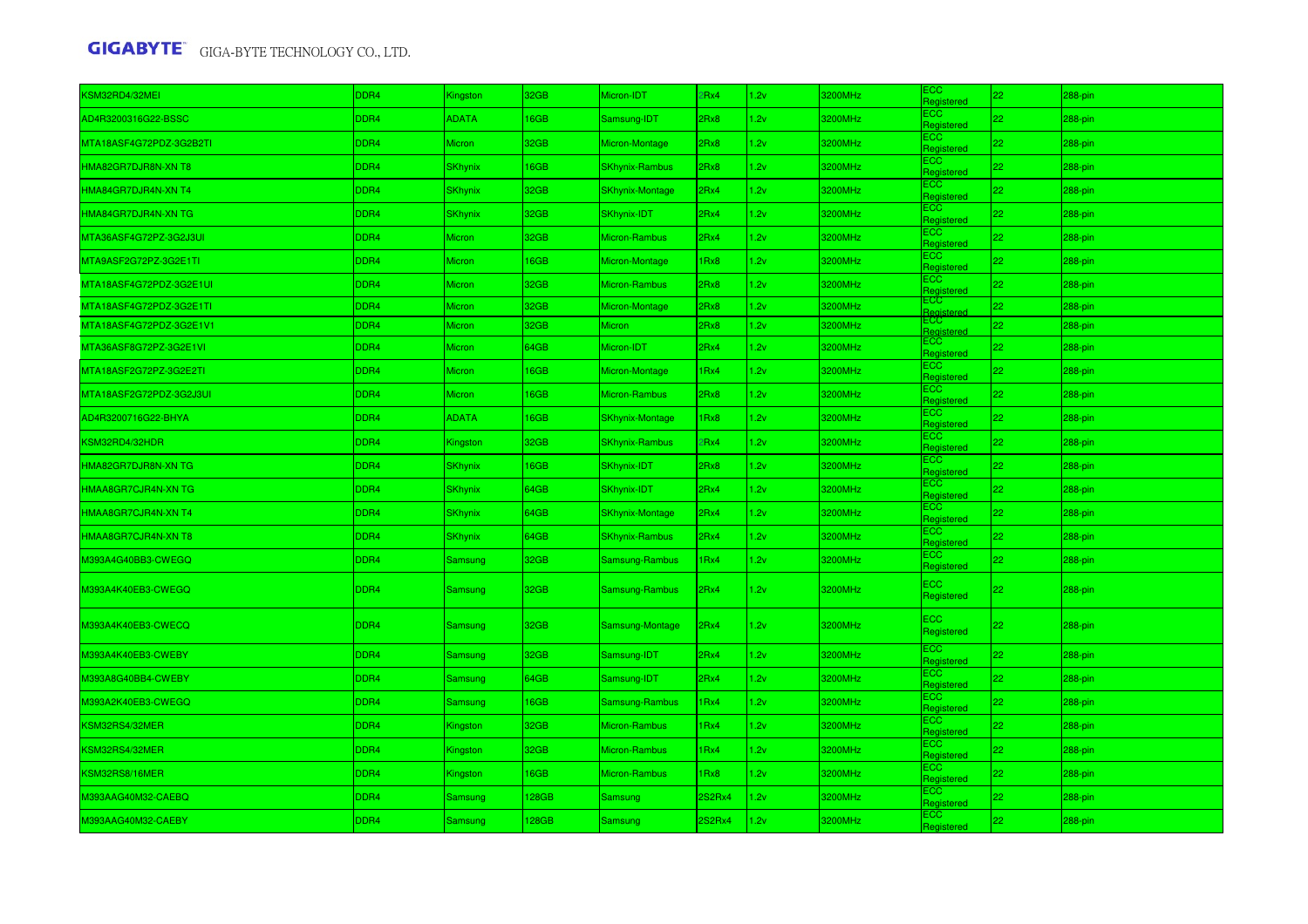| MTA18ASF2G72PZ-3G2R1UI                                    | DDR4                     | <b>Micron</b>           | 6GB                | Micron-Rambus                                    | 1Rx4                | 1.2v                                | 3200MHz                                            | ECC.<br>Registered  | 22              | 288-pin     |
|-----------------------------------------------------------|--------------------------|-------------------------|--------------------|--------------------------------------------------|---------------------|-------------------------------------|----------------------------------------------------|---------------------|-----------------|-------------|
| MTA18ASF2G72PZ-3G2R1TI                                    | DDR4                     | Micron                  | 6GB                | Micron-Montage                                   | 1Rx4                | 1.2v                                | 3200MHz                                            | ECC.<br>Registered  | 22              | 288-pin     |
| MTA18ASF4G72PZ-3G2F1TI                                    | DDR4                     | <b>Micron</b>           | 32GB               | Micron-Montage                                   | 1Rx4                | 1.2v                                | 3200MHz                                            | ECC.<br>Registered  | 22              | 288-pin     |
| MTA18ASF4G72PZ-3G2F1UI                                    | DDR4                     | Micron                  | 32GB               | Micron-Rambus                                    | 1Rx4                | 1.2v                                | 3200MHz                                            | ECC<br>Registered   | 22              | 288-pin     |
| MTA9ASF1G72PZ-3G2R1VI                                     | DDR4                     | Micron                  | BGB                | Micron-IDT                                       | 1Rx8                | 1.2v                                | 3200MHz                                            | ECC :<br>Registered | 22              | 288-pin     |
| MTA36ASF8G72PZ-3G2F1VI                                    | DDR4                     | <b>Micron</b>           | 64GB               | Micron-IDT                                       | 2Rx4                | 1.2v                                | 3200MHz                                            | ECC.<br>Registered  | 22              | 288-pin     |
| MTA36ASF4G72PZ-3G2R1UI                                    | DDR4                     | Micron                  | 32GB               | Micron-Rambus                                    | 2Rx4                | 1.2v                                | 3200MHz                                            | ECC<br>Registered   | 22              | $288-pin$   |
| MTA9ASF2G72PZ-3G2F1UI                                     | DDR4                     | <b>Micron</b>           | <b>GGB</b>         | Micron-Rambus                                    | 1Rx8                | 1.2v                                | 3200MHz                                            | ECC<br>Registered   | 22 <sub>1</sub> | 288-pin     |
| KSM32RD8/16MRR                                            | DDR4                     | Kingston                | <b>I</b> 6GB       | Micron-Rambus                                    | 2Rx8                | 1.2v                                | 3200MHz                                            | ECC.<br>Registered  | 22.             | 288-pin     |
| KSM32RD4/32MRR                                            | DDR4                     | Kingston                | 32GB               | Micron-Rambus                                    | 2Rx4                | 1.2v                                | 3200MHz                                            | ECC.<br>Registered  | 22              | 288-pin     |
|                                                           |                          |                         |                    |                                                  | <b>LRDIMM</b>       |                                     |                                                    |                     |                 |             |
| M386A8K40CM2-CVFBY                                        | DDR4                     | Samsung                 | 64GB               | Samsung-IDT                                      | 4DRx4               | 1.2v                                | 2933MHz                                            | ECC.<br>Registered  | 21              | 288-pin     |
| M386A8K40DM2-CWELQ                                        | DDR4                     | Samsung                 | 64GB               | Samsung-IDT                                      | 4DRx4               | 1.2v                                | 3200MHz                                            | ECC.<br>Registered  | $22^{\circ}$    | 288-pin     |
|                                                           | DDR4                     | <b>Samsung</b>          | 128GB              | Samsung                                          | 4DRx4               | 1.2v                                | 2933MHz                                            | ECC.                | 21              | 288-pin     |
| M386AAG40MMB-CVFC0                                        |                          |                         |                    |                                                  |                     |                                     |                                                    |                     |                 |             |
|                                                           |                          |                         |                    | Seagate HDD (SAS HDD may need RAID Card support) |                     |                                     |                                                    | Registered          |                 |             |
| <b>Product Name</b>                                       | <b>Type</b>              | Vendor                  | <b>Form Factor</b> | Format                                           |                     | Capacity Interface Speed            | <b>Series</b>                                      | Cache               | <b>RPM</b>      | Encryption  |
|                                                           |                          |                         |                    |                                                  |                     | Seagate Enterprise Capacity 2.5 HDD |                                                    |                     |                 |             |
| ST1000NX0303                                              | <b>SATA</b>              | Seagate                 | 2.5"               | 4Kn                                              | 1TB                 | 6Gb/s                               | <b>EXOS 7E2000</b>                                 | 128MB               | 7200            | N/A         |
| ST2000NX0243                                              | <b>SATA</b>              | Seagate                 | 2.5"               | 4Kn                                              | 2TB                 | 6Gb/s                               | <b>Exos 7E2000</b><br>(Enterprise Capacity<br>V.3) | 128MB               | 7200            | N/A         |
|                                                           |                          |                         |                    |                                                  | <b>SATA/SAS SSD</b> |                                     |                                                    |                     |                 |             |
| <b>Product Name</b>                                       | <b>Type</b>              | Vendor                  | <b>Form Factor</b> | Interface                                        |                     | Capacity   Interface Speed          | <b>FW</b>                                          |                     |                 | <b>Note</b> |
|                                                           |                          |                         |                    |                                                  | <b>SATA/SAS SSD</b> |                                     |                                                    |                     |                 |             |
| MTFDDAK1T9TDN-1AT1ZABYY (5200 MAX)                        | 3SD                      | <b>Micron</b>           | 2.5"               | <b>SATA</b>                                      | 1.92TB              | 6Gb/s                               |                                                    |                     |                 |             |
| MZ-7LH1T9NE 883 DCT Series                                | <b>SSD</b>               | Samsung                 | 2.5"               | <b>SATA</b>                                      | .92TB               | 6Gb/s                               |                                                    |                     |                 |             |
| SSDSC2KG019T8 D3-S4610 Series                             | SSD                      | <b>Intel</b>            | 2.5"               | <b>SATA</b>                                      | 1.92TB              | 6Gb/s                               |                                                    |                     |                 |             |
| SSDSC2KB019T8 D3-S4510 Series                             | <b>SSD</b>               | Intel                   | 2.5"               | <b>SATA</b>                                      | 1.92TB              | 6Gb/s                               |                                                    |                     |                 |             |
| SSDSC2KB019TZ D3-S4520 Series                             | <b>SSD</b>               | Intel                   | 2.5"               | <b>SATA</b>                                      | 1.92TB              | 6Gb/s                               |                                                    |                     |                 |             |
| XA960LE10063<br>XA480LE10063                              | SSD<br><b>SSD</b>        | Seagate                 | 2.5"<br>2.5"       | <b>SATA</b><br><b>SATA</b>                       | 960GB<br>480GB      | 6Gb/s                               |                                                    |                     |                 |             |
| SEDC500M/3840G DC500M Series                              | <b>SSD</b>               | Seagate                 | 2.5"               | <b>SATA</b>                                      | 3.84TB              | 6Gb/s<br>6Gb/s                      |                                                    |                     |                 |             |
| SEDC500M/1920G DC500M Series                              | <b>SSD</b>               | Kingston<br>Kingston    | 2.5"               | <b>SATA</b>                                      | 1.92TB              | 6Gb/s                               |                                                    |                     |                 |             |
| SEDC500M/960G DC500M Series                               | <b>SSD</b>               | Kingston                | 2.5"               | <b>SATA</b>                                      | 960GB               | 6Gb/s                               |                                                    |                     |                 |             |
| SEDC500M/480G DC500M Series                               | <b>SSD</b>               | Kingstor                | 2.5"               | <b>SATA</b>                                      | 480GB               | 6Gb/s                               |                                                    |                     |                 |             |
| ASR1100SS-240GT-B                                         | <b>SSD</b>               | Adata                   | 2.5"               | <b>SATA</b>                                      | 240GB               | 6Gb/s                               |                                                    |                     |                 |             |
| KHK61RSE960G                                              | SSD                      | <b>Toshiba</b>          | 2.5"               | <b>SATA</b>                                      | 960GB               | 6Gb/s                               |                                                    |                     |                 |             |
| SRE100-960G00210000                                       | <b>SD</b>                | Phison                  | 2.5"               | <b>SATA</b>                                      | 60GB                | 6Gb/s                               |                                                    |                     |                 |             |
| SRE100-480G00210000<br>MTFDDAK3T8TDS-1AW1ZABYY (5300 PRO) | <b>SSD</b><br><b>SSD</b> | Phison<br><b>Micron</b> | 2.5"<br>2.5"       | <b>SATA</b><br><b>SATA</b>                       | 480GB<br>3.84TB     | 6Gb/s<br>6Gb/s                      |                                                    |                     |                 |             |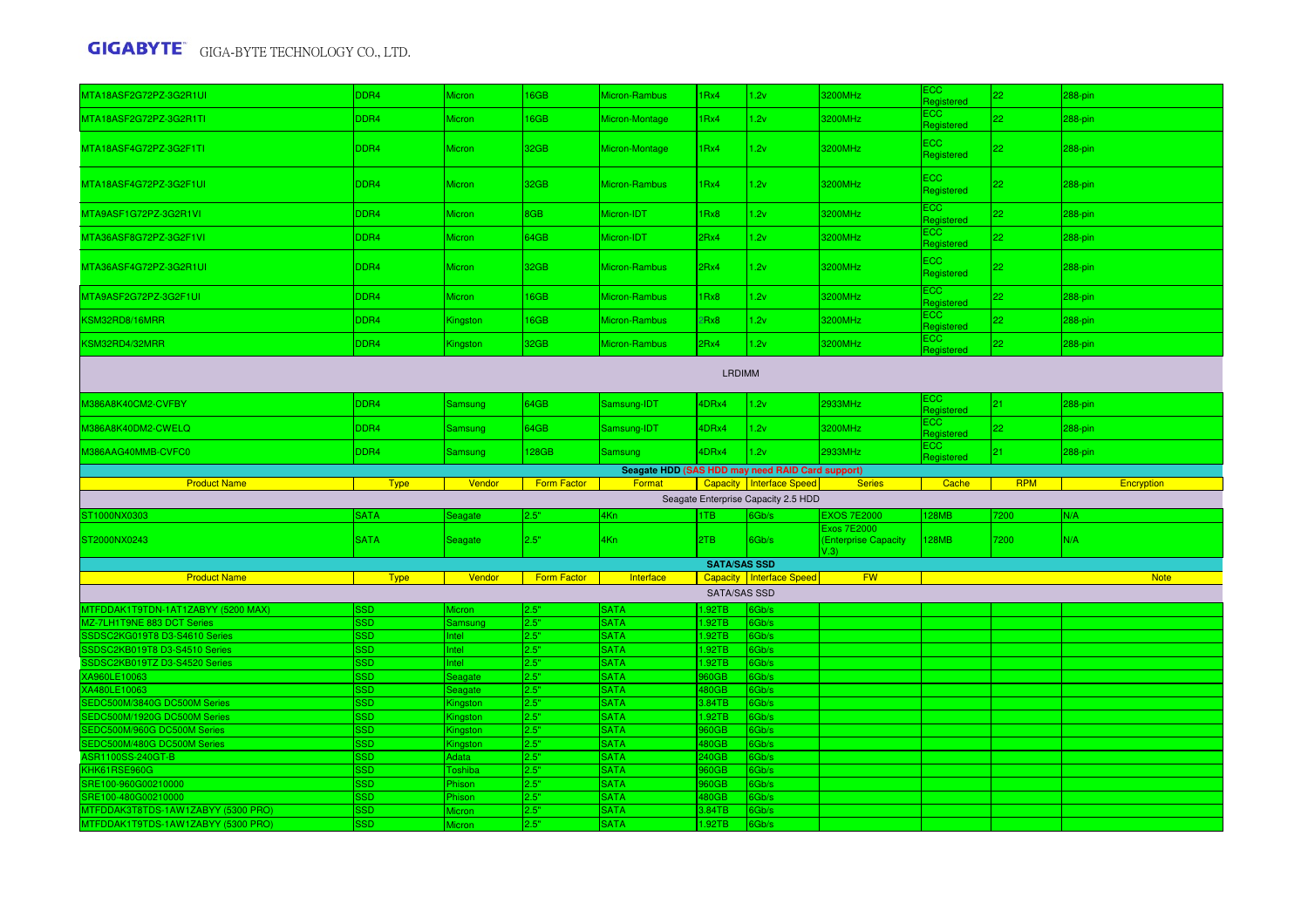| MZ7L3480HCHQ-00A07 PM893 Series                 | <b>SSD</b>                 | Samsung                                       | 2.5"                  | <b>SATA</b>                                                                     | 480GB                              | 6Gb/s                                 |                                                   |             |                              |             |
|-------------------------------------------------|----------------------------|-----------------------------------------------|-----------------------|---------------------------------------------------------------------------------|------------------------------------|---------------------------------------|---------------------------------------------------|-------------|------------------------------|-------------|
| MZ7L33T8HBLT-00A07 PM893 Series                 | <b>SSD</b>                 | Samsung                                       | 2.5"                  | <b>SATA</b>                                                                     | 3.84TB                             | 6Gb/s                                 |                                                   |             |                              |             |
|                                                 |                            |                                               |                       |                                                                                 | <b>PCIe SSD</b>                    |                                       |                                                   |             |                              |             |
| <b>Product Name</b>                             | <b>Type</b>                | Vendor                                        | <b>Form Factor</b>    | Interface                                                                       |                                    | Capacity   Interface Speed            |                                                   |             |                              | <b>Note</b> |
|                                                 |                            |                                               |                       |                                                                                 | PCIe SSD                           |                                       |                                                   |             |                              |             |
| SSDPEDKX040T701 P4500 Series PCIe Gen3 x4 4TB   | PCle                       | Intel                                         | <b>PCI-E 3.0</b>      | PCle(NVMe)                                                                      | 4TB                                |                                       |                                                   |             |                              |             |
| Samsung PM1725b MZPLL3T2HAJQ PCIe Gen3 x8 3.2TB | PCle                       | Samsung                                       | <b>PCI-E 3.0</b>      | PCle(NVMe)                                                                      | 3.2TB                              |                                       |                                                   |             |                              |             |
| Vetlist N1951 E3 NS1951AH33T2 Gen3 x8 3.2TB     | PCle                       | <b>Netlist</b>                                | <b>PCI-E 3.0</b>      | PCle(NVMe)                                                                      | 3.2TB                              |                                       |                                                   |             |                              |             |
|                                                 |                            |                                               |                       |                                                                                 | U.2                                |                                       |                                                   |             |                              |             |
| SSDPE2KE032T801 P4610 Series                    |                            |                                               |                       |                                                                                 | 3.2TB                              |                                       |                                                   |             |                              |             |
| SDPE2KX020T801 P4510 Series                     | U.2<br>U.2                 | Intel                                         | 2.5"<br>2.5"          | <b>SFF8639(NVMe)</b><br>SFF8639(NVMe)                                           | 2TB                                |                                       |                                                   |             |                              |             |
| MZWLL3T2HAJQ PM1725b Series                     | U.2                        | Intel<br>Samsung                              | 2.5"                  | <b>SFF8639(NVMe)</b>                                                            | 3.2TB                              |                                       |                                                   |             |                              |             |
| MTFDHAL3T2TCU 9200 Series                       | U.2                        | Micron                                        | 2.5"                  | SFF8639(NVMe)                                                                   | 3.2TB                              |                                       |                                                   |             |                              |             |
| <b>CD51LUG960G CD5 Series</b>                   | U.2                        | Toshiba                                       | 2.5"                  | <b>SFF8639(NVMe)</b>                                                            | 960GB                              |                                       |                                                   |             |                              |             |
| P34UTM-03T2U-ST DERA D5457 Series               | U.2                        | <b>DERA</b>                                   | 2.5"                  | <b>SFF8639(NVMe)</b>                                                            | 3.2TB                              | Gen3 x4                               |                                                   |             |                              |             |
| MZ-QLB1T9N 983 DCT Series                       | U.2                        | Samsung                                       | 2.5"                  | <b>SFF8639(NVMe)</b>                                                            | 1.92TB                             | Gen3 x4                               |                                                   |             |                              |             |
| PS5012-E12                                      | U.2                        | <b>PHISON</b>                                 | 2.5"                  | <b>SFF8639(NVMe)</b>                                                            | 1.92TB                             | Gen3 x4                               |                                                   |             |                              |             |
| NS1951UF13T8 Netlist N1951 D2 Series            | $\overline{U.2}$           | <b>Netlist</b>                                | 2.5"                  | SFF8639(NVMe)                                                                   | 3.84TB                             | Gen3 x4                               |                                                   |             |                              |             |
| <b>IS1551U711T9 Netlist N1551 D2 Series</b>     | U.2                        | <b>Netlist</b>                                | 2.5"                  | <b>SFF8639(NVMe)</b>                                                            | 1.92TB                             | Gen3 x4                               |                                                   |             |                              |             |
| MTFDHBE3T8TDF 7300 Pro Series                   | U.2                        | Micron                                        | 2.5"                  | <b>SFF8639(NVMe)</b>                                                            | 3.84TB                             | Gen3 x4                               |                                                   |             |                              |             |
|                                                 |                            |                                               |                       |                                                                                 |                                    | <b>GPGPU Card (GPGPU server only)</b> |                                                   |             |                              |             |
|                                                 |                            | <b>Memory</b>                                 |                       |                                                                                 |                                    |                                       |                                                   |             |                              |             |
| <b>Product Name</b>                             | <b>Processer Cores</b>     | <b>Bandwidth</b><br>(GB/sec)                  | <b>VRAM</b>           | OpenGL                                                                          | <b>Microsoft</b><br><b>DirectX</b> | <b>Graphics Card</b><br>Power (W)     | <b>NVIDIA SLI / AMD</b><br><b>CrossFire Ready</b> | <b>Note</b> |                              |             |
|                                                 |                            |                                               |                       | NVIDIA Tesla (http://www.nvidia.com/object/tesla-supercomputing-solutions.html) |                                    |                                       |                                                   |             |                              |             |
| V100S (VOLTA) 32GB                              | 5120                       | 1134 GB/s                                     | 32GB                  |                                                                                 |                                    | 250 W                                 |                                                   |             | Maximum support 8pcs GPGPU)  |             |
| T4 (TURING)                                     | 2560                       | 320 GB/s                                      | 16GB                  |                                                                                 |                                    | 70 W                                  |                                                   |             | Maximum support 8pcs GPGPU)  |             |
| A100 (Ampere)                                   | 6912                       | 1555 GB/s                                     | 40GB                  |                                                                                 |                                    | 250 W                                 |                                                   |             | Maximum support 8pcs GPGPU)  |             |
| A40 (Ampere)                                    | 10752                      | 696 GB/s                                      | 48GB                  |                                                                                 |                                    | 300W                                  |                                                   |             | (Maximum support 8pcs GPGPU) |             |
| A10 (Ampere)                                    | 9216                       | 600 GB/s                                      | 24GB                  |                                                                                 |                                    | 150 W                                 |                                                   |             | Maximum support 8pcs GPGPU)  |             |
| A30 (Ampere)                                    | 3584                       | 933 GB/s                                      | 24GB                  |                                                                                 |                                    | 165W                                  |                                                   |             | (Maximum support 8pcs GPGPU) |             |
| A100-80GB (Ampere)                              | 6912                       | 1935GB/s                                      | 80GB                  |                                                                                 |                                    | 300 W                                 |                                                   |             | (Maximum support 8pcs GPGPU) |             |
| A16 (Ampere)                                    | 2560x4                     | 232x4 GB/s                                    | 16x4GB                |                                                                                 |                                    | 250W                                  |                                                   |             | (Maximum support 4pcs GPGPU) |             |
| A2 (Ampere)                                     | 1280                       | 200 GB/s                                      | 16GB                  |                                                                                 |                                    | 60W                                   |                                                   |             | (Maximum support 8pcs GPGPU) |             |
|                                                 |                            |                                               |                       | NVIDIA Quadro (https://www.nvidia.com/zh-tw/design-visualization/quadro/)       |                                    |                                       |                                                   |             |                              |             |
| RTX 8000 Passive                                | 4608                       | 624GB/s                                       | 48GB                  |                                                                                 |                                    | <b>50W</b>                            |                                                   |             | Maximum support 8pcs GPGPU   |             |
|                                                 |                            |                                               |                       | <b>Graphics Card (GPGPU server &amp; Workstation server only)</b>               |                                    |                                       |                                                   |             |                              |             |
| <b>Product Name</b>                             | <b>Processer Cores</b>     | <b>Memory</b><br><b>Bandwidth</b><br>(GB/sec) | <b>VRAM</b>           | OpenGL                                                                          | <b>Microsoft</b><br><b>DirectX</b> | <b>Graphics Card</b><br>Power (W)     | <b>NVIDIA SLI / AMD</b><br><b>CrossFire Ready</b> | Note        |                              |             |
|                                                 |                            |                                               |                       | NVIDIA Quadro (http://www.nvidia.com/object/quadro-desktop-gpus.html)           |                                    |                                       |                                                   |             |                              |             |
| <b>RTX 5000</b>                                 | 3072                       | 448GB/s                                       | 16GB                  |                                                                                 |                                    | 230 W                                 |                                                   |             | Maximum support 8pcs GPGPU)  |             |
| RTX A5000 (Ampere)                              | 8192                       | 768GB/s                                       | 24GB                  |                                                                                 |                                    | 230W                                  |                                                   |             | (Maximum support 8pcs GPGPU) |             |
| RTX A6000 (Ampere)                              | 10752                      | 768 GB/s                                      | 48GB                  |                                                                                 |                                    | 300 W                                 |                                                   |             | (Maximum support 8pcs GPGPU) |             |
|                                                 |                            |                                               |                       |                                                                                 | <b>AMD Radeon Instinct</b>         |                                       |                                                   |             |                              |             |
|                                                 |                            |                                               |                       |                                                                                 |                                    |                                       |                                                   |             |                              |             |
| <b>MI100 (CDNA)</b>                             | 7680                       | 1228.8GB/s                                    | 32GB                  |                                                                                 |                                    | 300 W                                 |                                                   |             | Maximum support 8pcs GPGPU)  |             |
|                                                 |                            |                                               |                       |                                                                                 | <b>RAID Cards</b>                  |                                       |                                                   |             |                              |             |
| <b>Model</b>                                    | RAID-on-Chip<br>Controller | <b>Host Bus Type</b>                          | <b>Internal Ports</b> | <b>Internal Connectors</b>                                                      | <b>External</b><br><b>Ports</b>    | <b>External</b><br><b>Connectors</b>  | <b>Data Transfer Rates</b>                        |             |                              | <b>Note</b> |
|                                                 |                            |                                               |                       |                                                                                 |                                    | <b>GIGABYTE Storage Cards</b>         |                                                   |             |                              |             |
|                                                 |                            | PCIe- x8 Gen3 x8                              |                       | 2 xMini-SAS HD for 8x                                                           |                                    |                                       |                                                   |             |                              |             |
| <b>CRA3338</b>                                  | <b>LSI SAS 3008</b>        | bus                                           |                       | <b>SAS</b>                                                                      |                                    |                                       | 12Gb/s ports                                      |             |                              |             |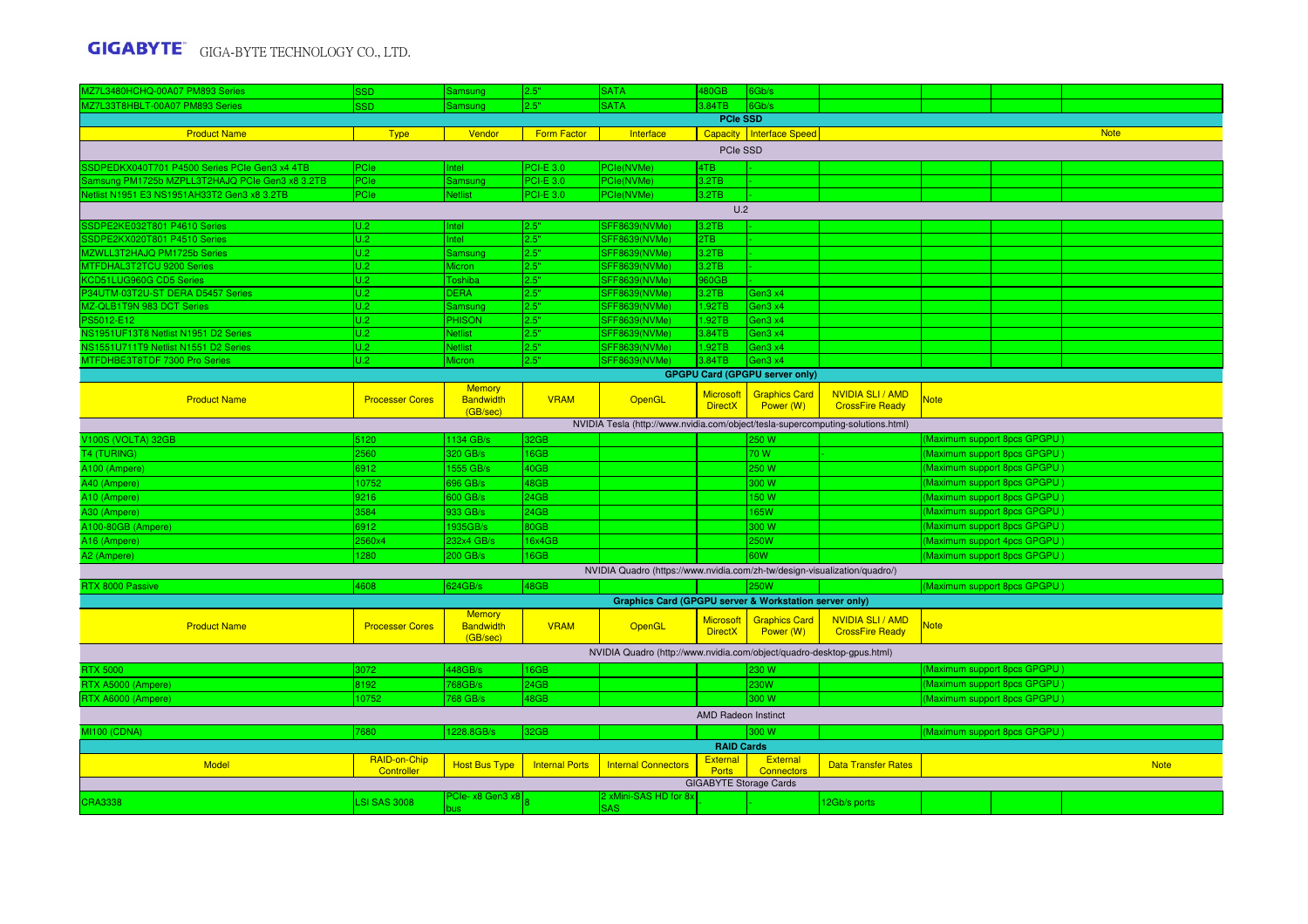| <b>CSA3548</b>                                       | <b>LSI SAS 3008</b> | PCIe- x8 Gen3 x8<br>bus        |                                            |                                              | 2 x external<br>8 Mini-SAS HD<br><b>SFF8644</b> | 12Gb/s ports                             |             |  |  |  |
|------------------------------------------------------|---------------------|--------------------------------|--------------------------------------------|----------------------------------------------|-------------------------------------------------|------------------------------------------|-------------|--|--|--|
| <b>CRA4448</b>                                       | <b>LSI SAS 3108</b> | PCIe- x8 Gen3 x8               | 2 x internal Mini-SAS<br><b>HD SFF8643</b> |                                              |                                                 | 12Gb/s ports                             |             |  |  |  |
|                                                      |                     |                                |                                            | LSI Host Bus Adapters (HBAs)                 |                                                 |                                          |             |  |  |  |
| LSI SAS 9400-16i without Tri-mode                    | SAS3416             | x8 lane PCI<br>16 <sup>°</sup> | 4 x Mini-SAS HD SFF-                       |                                              |                                                 | 12Gb/s SAS 3.0                           |             |  |  |  |
|                                                      |                     | Express <sup>®</sup> 3.1       | 8643                                       | Microsemi RAID Cards                         |                                                 |                                          |             |  |  |  |
|                                                      |                     | 8-Lane PCle                    |                                            |                                              |                                                 |                                          |             |  |  |  |
| SmartRAID 3154-16i                                   | <b>PM8236</b>       | 16 <sup>°</sup><br>Gen3        | 4 x Internal, SFF-8643                     |                                              |                                                 | 12 Gb/s per port                         |             |  |  |  |
|                                                      |                     |                                |                                            | Microsemi Host Bus Adapters                  |                                                 |                                          |             |  |  |  |
| SmartHBA 2100-8i                                     | <b>PM8222</b>       | 8-Lane PCIe<br>Gen3            | 2 x Internal, SFF-8643                     |                                              |                                                 | 12 Gb/s per port                         |             |  |  |  |
|                                                      |                     |                                |                                            | <b>LAN Cards</b>                             |                                                 |                                          |             |  |  |  |
| <b>Product Name</b>                                  | Connector           | <b>System Interface Type</b>   | # of Ports                                 | <b>System</b><br>Interface                   | Data rate                                       |                                          | <b>Note</b> |  |  |  |
|                                                      |                     |                                |                                            | <b>Type</b>                                  |                                                 |                                          |             |  |  |  |
| <b>CLN4752</b>                                       | QSFP+               | PCIe x8 Gen3 x8                | Dual                                       | <b>GIGABYTE LAN Cards</b><br>40Gb/s per port |                                                 | <b>INTEL XL710</b>                       |             |  |  |  |
| <b>CLN4224</b>                                       | <b>RJ-45</b>        | PCle x8 Gen3 x4                | Quad                                       | 10Gb/s per port                              |                                                 | <b>INTEL X550-AT2</b>                    |             |  |  |  |
| CLN4M34                                              | SFP <sub>28</sub>   | PCIe Gen3 x16                  | Quad                                       | 10Gb/s per port                              |                                                 | <b>Mellanox ConnectX-4</b>               |             |  |  |  |
| <b>CLN4312</b>                                       | <b>RJ-45</b>        | PCle x4 Gen2 x4                | Dual                                       | 1Gb/s per port                               |                                                 | INTEL i350-AM2                           |             |  |  |  |
|                                                      |                     |                                |                                            | Intel_10GbE                                  |                                                 |                                          |             |  |  |  |
| Intel® Ethernet Converged Network Adapter X550-T2    | <b>RJ-45</b>        | PCIe v3.0 (8.0 GT/s)           | Dual                                       | 10Gb/s per port                              |                                                 |                                          |             |  |  |  |
|                                                      |                     |                                |                                            | Intel 25GbE                                  |                                                 |                                          |             |  |  |  |
| Intel® Ethernet Network Adapter XXV710-DA2           | SFP <sub>28</sub>   | PCle v3.0 (8.0 GT/s)           | Dual                                       | 25Gb/s per port                              |                                                 |                                          |             |  |  |  |
|                                                      |                     |                                |                                            | Intel 40GbE                                  |                                                 |                                          |             |  |  |  |
| Intel® Ethernet Converged Network Adapter XL710-QDA2 | QSFP+               | PCIe v3.0 (8.0 GT/s)           | Dual                                       | 40Gb/s per port                              |                                                 |                                          |             |  |  |  |
|                                                      |                     |                                |                                            | Intel 100GbE                                 |                                                 |                                          |             |  |  |  |
| Intel® Ethernet Network Adapter E810-CQDA2           | QSFP28              | PCle v4.0 (16 GT/s)            | Dual                                       | 100Gb/s per port                             |                                                 |                                          |             |  |  |  |
|                                                      |                     |                                |                                            | Mellanox ConnectX                            |                                                 |                                          |             |  |  |  |
| MCX623105AN-CDAT                                     | QSFP56              | PCle Gen4 x16                  | Single                                     | 100Gb/s per port                             |                                                 | ConnectX®-6 Dx No Crypto, No Secure Boot |             |  |  |  |
| MCX516A-CDAT                                         | QSFP28              | <b>PCle 4.0 x16</b>            | <b>Dual</b>                                | 100Gb/s per port                             |                                                 | Mellanox ConnectX-5 Ex EN                |             |  |  |  |
| MCX516A-BDAT                                         | QSFP28              | <b>PCIe 4.0 ×16</b>            | Dual                                       | 40Gb/s per port                              |                                                 | Mellanox ConnectX-5 Ex EN                |             |  |  |  |
| MCX516A-CCAT                                         | QSFP28              | PCIe Gen3 x16                  | Dual                                       | 100Gb/s per port                             |                                                 | Mellanox ConnectX-5 EN                   |             |  |  |  |
| MCX515A-CCAT                                         | QSFP28              | PCIe Gen3 x16                  | Single                                     | 100Gb/s per port                             |                                                 | Mellanox ConnectX-5 EN                   |             |  |  |  |
| MCX4121A-ACAT                                        | SFP <sub>28</sub>   | PCIe Gen3 x8                   | <b>Dual</b>                                | 25Gb/s per port                              |                                                 | Mellanox ConnectX-4 Lx EN                |             |  |  |  |
|                                                      |                     |                                |                                            | Mellanox VPI Adapter Cards                   |                                                 |                                          |             |  |  |  |
| <b>MCX654106A-HCAT</b>                               | QSFP56              | PCle 3.0 x16                   | Dual                                       | 200Gb/s per port                             |                                                 | Mellanox ConnectX-6 Ex VPI (InfiniBand)  |             |  |  |  |
| <b>MCX653105A-HDAT</b>                               | QSFP56              | <b>PCIe 4.0 ×16</b>            | Single                                     | 200Gb/s per port                             |                                                 | Mellanox ConnectX-6 Ex VPI (InfiniBand)  |             |  |  |  |
| MCX653106A-HDAT                                      | QSFP56              | <b>PCle 4.0 x16</b>            | <b>Dual</b>                                | 200Gb/s per port                             |                                                 | Mellanox ConnectX-6 Ex VPI (InfiniBand)  |             |  |  |  |
| <b>MCX653106A-ECAT</b>                               | QSFP56              | <b>PCIe 4.0 ×16</b>            | Dual                                       | 100Gb/s per port                             |                                                 | Mellanox ConnectX-6 Ex VPI (InfiniBand)  |             |  |  |  |
| <b>MCX653105A-ECAT</b>                               | QSFP56              | <b>PCle 4.0 x16</b>            | Single                                     | 100Gb/s per port                             |                                                 | Mellanox ConnectX-6 Ex VPI (InfiniBand)  |             |  |  |  |
| MCX556A-EDAT                                         | QSFP28              | <b>PCle 4.0 x16</b>            | Dual                                       | 100Gb/s per port                             |                                                 | Mellanox ConnectX-5 Ex VPI (InfiniBand)  |             |  |  |  |